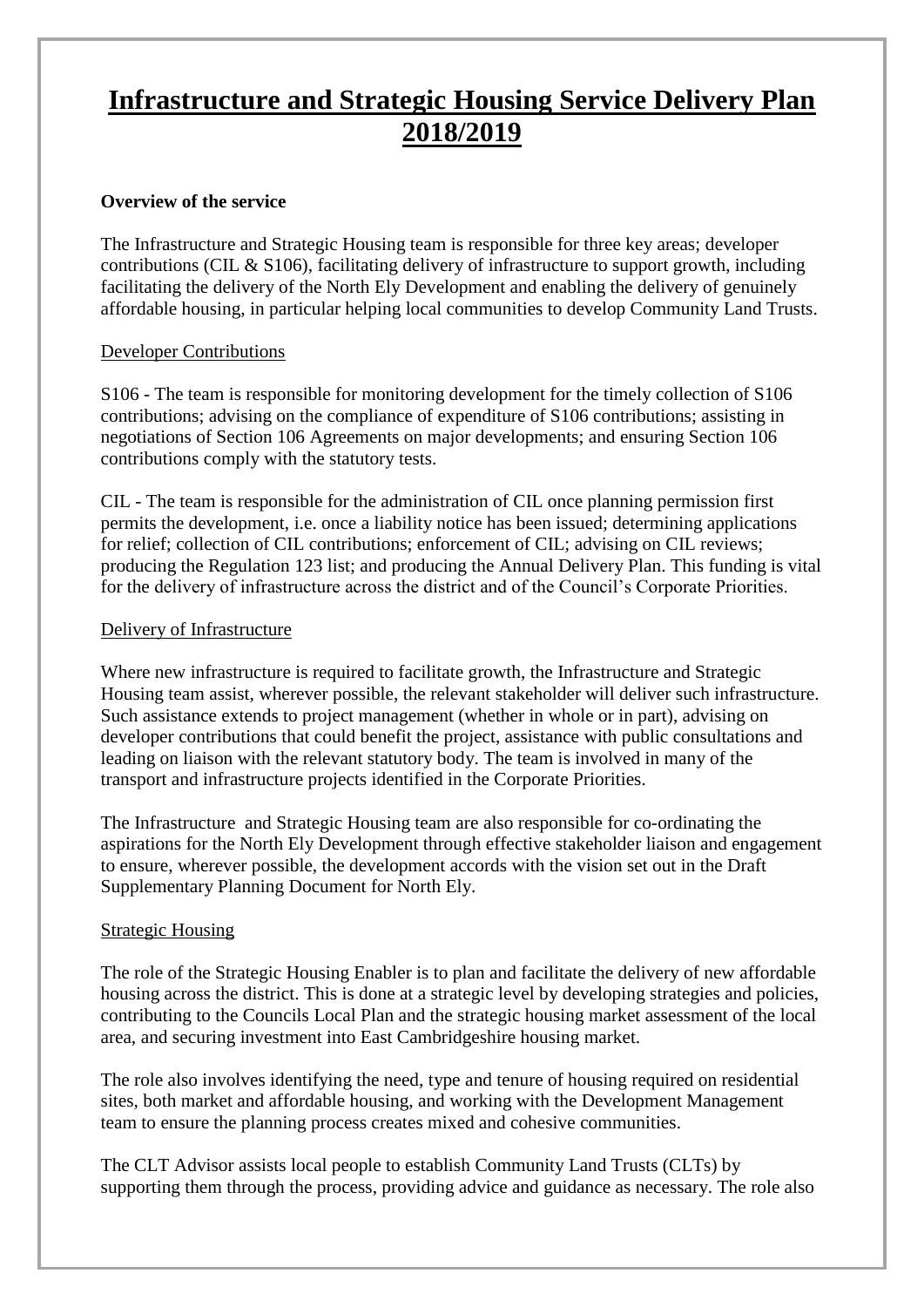involves marketing CLTs to encourage take up across the district and managing the Councils CLT Grant Scheme.

#### **Cost of service**

£244,685.00

#### **Staffing information**

The Infrastructure and Strategic Housing team comprises 1 full time Infrastructure and Strategy Manager, 1 full time Strategic Housing Enabler (1 year, fixed term), 1 part time Developer Contributions Officer (21 hours), 1 part time CIL Officer (25 hours) and 1 part time CLT Advisor  $(25 \text{ hours} - 3 \text{ year second})$ .

#### **Forward planning for Councillors**

| <b>Proposed date</b> | <b>Item</b>           | <b>Service Area</b> | <b>Service</b>  | <b>Committee</b>    |
|----------------------|-----------------------|---------------------|-----------------|---------------------|
| of decision          |                       |                     | <b>Delivery</b> |                     |
|                      |                       |                     | <b>Champion</b> |                     |
| May 2018             | <b>CIL</b> Regulation | Infrastructure      | Cllr Bovingdon  | <b>Full Council</b> |
|                      | 123 List              | and Strategic       |                 |                     |
|                      | Amendments            | Housing             |                 |                     |
| As required          | CIL Funding           | Infrastructure      | Cllr Bovingdon  | Resources and       |
|                      | Allocations           | and Strategic       |                 | Finance             |
|                      |                       | Housing             |                 | Committee           |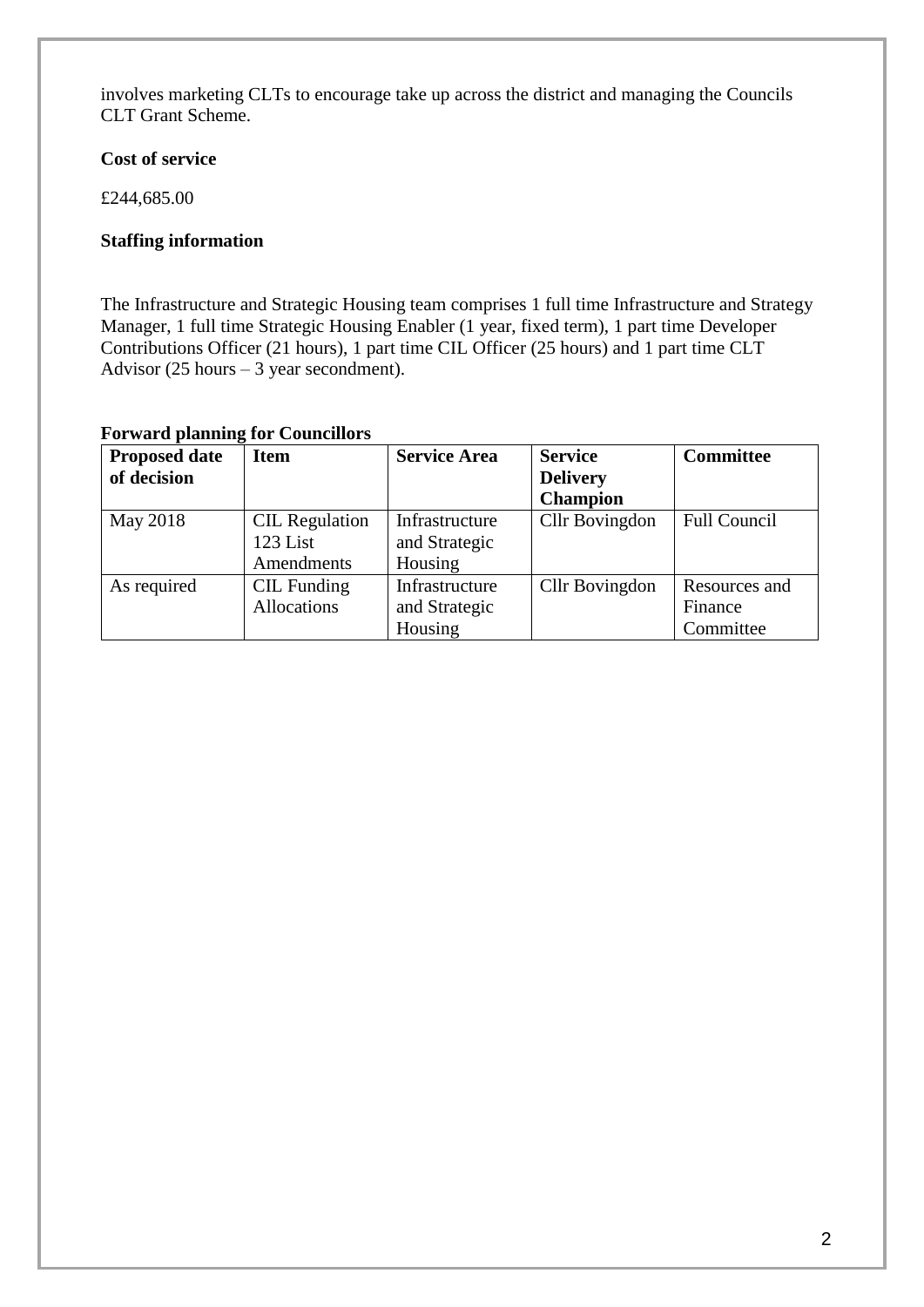#### **Strategy map- 2017/2018**

CIL and S106 - monitor development to ensure timely collection of developer contributions, both available and projected to assist the Council to meet its corporate

priorities

North Ely - facilitate the delivery of a sustainable community in line with the vision set out in the draft supplementary planning document

**Facilitate** delivery of a wide range of **infrastructure** and housing

> **Communicate** with stakeholders through consultation events, forums and update sessions

**Support the** delivery of **Community Land Trusts** 

> Ensure that the Council's corporate risks are managed effectively and mitigations are put in place to reduce impact

**Customers** 

Continue to develop highly trained staff to support service delivery and enable the Infrastructure and Strategic Housing Delivery Champion to drive forward our corporate priorities

3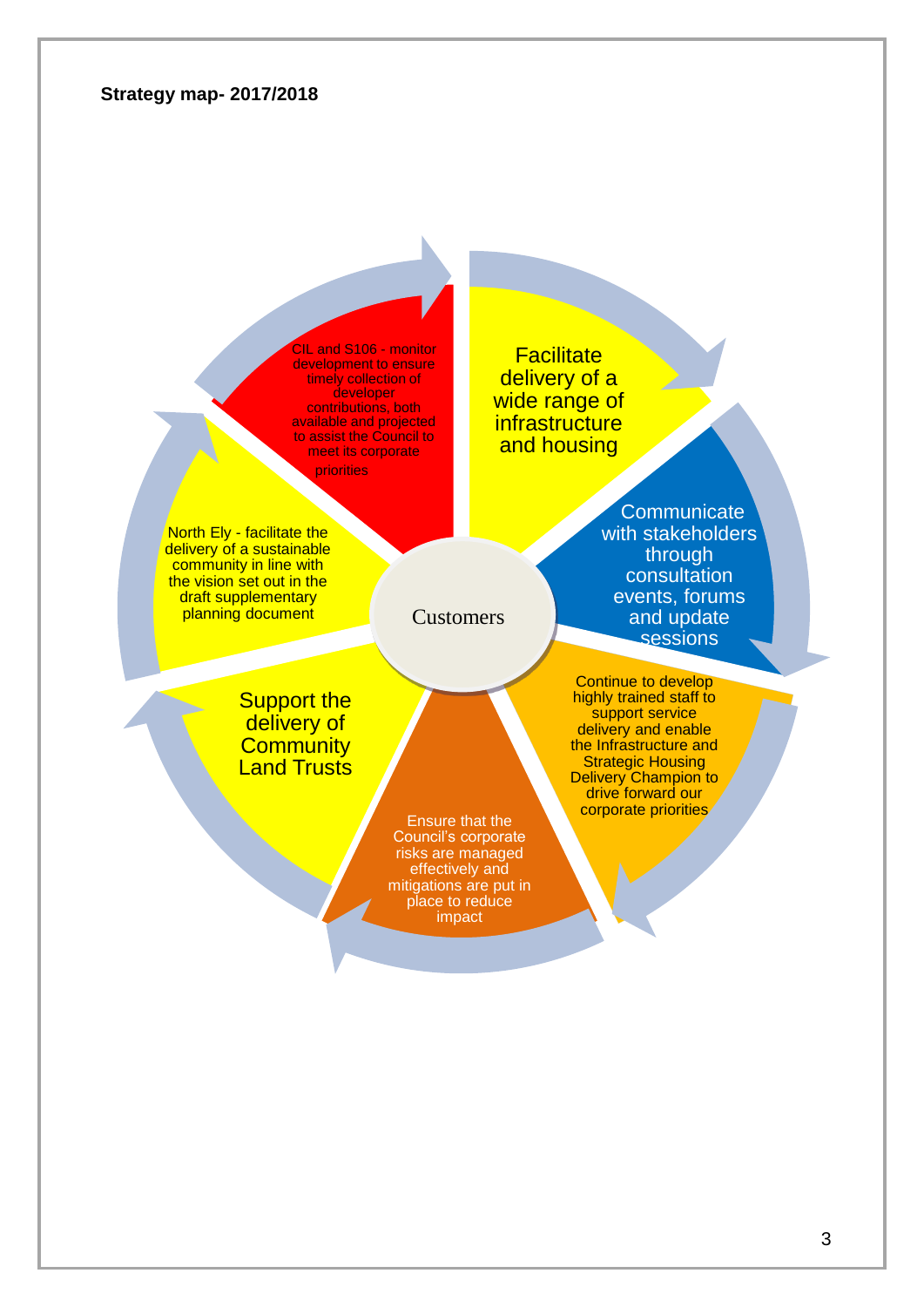| <b>Performance</b><br><b>Measure</b>                                                                                               | <b>Link to</b><br>Corporate<br><b>Plan Priority</b>                                                      | <b>Target</b><br>and reporting timescale (i.e. 6 monthly or annually)                                                                                                                                                                                           | <b>Baseline from</b><br>previous year/output<br>from previous year                                                                        | <b>Owner and co-owners</b>                                                                      |
|------------------------------------------------------------------------------------------------------------------------------------|----------------------------------------------------------------------------------------------------------|-----------------------------------------------------------------------------------------------------------------------------------------------------------------------------------------------------------------------------------------------------------------|-------------------------------------------------------------------------------------------------------------------------------------------|-------------------------------------------------------------------------------------------------|
| CIL and $S106 -$<br>monitor<br>development to<br>ensure timely<br>collection of<br>developer                                       | <b>Making East</b><br>Cambridgeshire<br>an even better<br>place to live                                  | 100% compliant<br>Monitor development for compliance with requirement of either CIL or S106 and<br>ensure collection of financial contribution and monitoring of public open space<br>transfers.                                                                | 96%<br>2 outstanding                                                                                                                      | <b>Developer Contributions Officer-</b><br>Angela Clarke<br><b>CIL Officer-Zara Murfitt</b>     |
| contributions,<br>both available<br>and projected to<br>assist the<br><b>Council to meet</b><br>its Corporate<br><b>Priorities</b> | Appropriate<br>developments<br>with better<br>infrastructure and<br>improving<br><b>Planning Service</b> | 6 monthly<br>Produce CIL and S106 projections to enable the Council to plan for infrastructure<br>delivery and report to Corporate governance and Finance Committee                                                                                             | 6 monthly reports produced                                                                                                                | Director, Commercial - Emma Grima                                                               |
|                                                                                                                                    |                                                                                                          | Evaluate 100% of project proposals submitted.<br>Lead S106 Project Group to provide information on S106 income and projected<br>income to enable the Council to utilise S106 contributions to reduce expenditure<br>from the base budget.                       | No project proposal<br>submitted to date.                                                                                                 | Infrastructure and Strategy Manager-<br><b>Sally Bonnett</b><br><b>CIL Officer-Zara Murfitt</b> |
|                                                                                                                                    |                                                                                                          | 100% of requests for assistance to be met.<br>Assist Development Management in the negotiation of Section 106 Agreements<br>to ensure new communities and businesses are delivered with the infrastructure<br>that is required to serve those new developments. | 100% of requests met (4 in<br>total).                                                                                                     | Director, Commercial- Emma Grima                                                                |
| <b>Support the</b><br>delivery of<br><b>Community Land</b><br><b>Trusts</b>                                                        | Genuinely<br>affordable<br>housing by local<br>people for local<br>people.                               | Presentation/taster sessions to be given to 4 Parish Councils/community groups<br>Marketing materials updated<br>One CLT event held                                                                                                                             | Presentation/taster sessions<br>to be given to 5 Parish<br>Councils/community groups<br>Marketing materials updated<br>One CLT event held | CLT Advisor - Debbie Wildridge                                                                  |
| <b>Facilitate delivery</b><br>of a wide range<br>of infrastructure<br>and housing                                                  | <b>Making East</b><br>Cambridgeshire<br>an even better<br>place to live                                  | Quarterly reports produced and sent to Council Members - outlining progress of<br>community infrastructure projects including Ely southern bypass, The Hive<br>leisure centre, North Ely, Soham station, and A14 improvements.                                  | Quarterly reports_produced<br>and distributed to Council<br><b>Members and Parish</b><br>Councils.                                        | Infrastructure and Strategy Manager-<br><b>Sally Bonnett</b>                                    |



| <b>Owner and co-owners</b>                                   |
|--------------------------------------------------------------|
| <b>Developer Contributions Officer-</b><br>Angela Clarke     |
| <b>CIL Officer-Zara Murfitt</b>                              |
| Director, Commercial - Emma Grima                            |
| Infrastructure and Strategy Manager-<br><b>Sally Bonnett</b> |
| <b>CIL Officer-Zara Murfitt</b>                              |
| Director, Commercial- Emma Grima                             |
| <b>CLT Advisor - Debbie Wildridge</b>                        |
| Infrastructure and Strategy Manager-<br><b>Sally Bonnett</b> |

**East Cambridgeshire District Council**

# **Commitments towards our Vision**

## **Infrastructure and Strategic Housing Service Delivery Plan 18-19**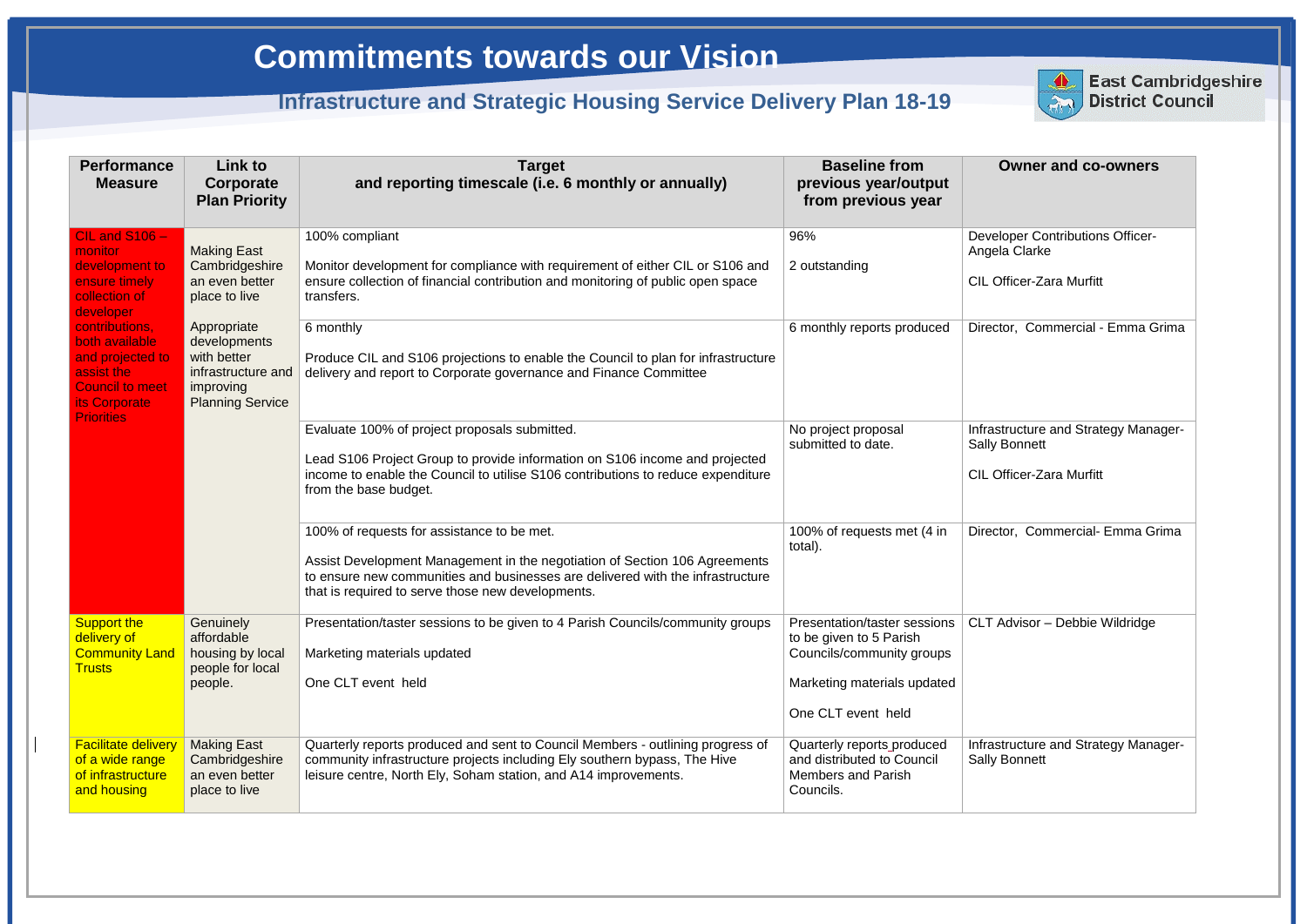|                                                                                                                                                                                                  | Appropriate<br>developments<br>with better<br>infrastructure and<br>improving<br><b>Planning Service</b><br>Making it easier | Maintain the Council's Register of Interest in Self Build and Custom House<br>Building and forward details of planning applications including self build plots to<br>those on the register.                                                                                                                                                                                                                                                                         | Register has been reviewed<br>quarterly.<br>Details of all planning<br>applications received by the<br>Council that including self-<br>build plots have been sent<br>to those on the Register.                                                                                                                                                                                | Infrastructure and Strategy Mana<br><b>Sally Bonnett</b>                               |
|--------------------------------------------------------------------------------------------------------------------------------------------------------------------------------------------------|------------------------------------------------------------------------------------------------------------------------------|---------------------------------------------------------------------------------------------------------------------------------------------------------------------------------------------------------------------------------------------------------------------------------------------------------------------------------------------------------------------------------------------------------------------------------------------------------------------|-------------------------------------------------------------------------------------------------------------------------------------------------------------------------------------------------------------------------------------------------------------------------------------------------------------------------------------------------------------------------------|----------------------------------------------------------------------------------------|
|                                                                                                                                                                                                  | to get around the<br>District and do<br>business                                                                             | 100% of requests for assistance to be met.<br>Provide an ongoing affordable housing S106 service to the planning team,<br>negotiating and securing affordable housing on private developments in line with<br>strategic requirements and planning policy through S106 agreements,<br>Community land trust, rural exception sites and other means of provision where<br>appropriate.<br>Provide an efficient financial review service to land owners and developers. | 100% of requests for<br>assistance met (58 in total)<br>100% of requests met (7 in<br>total)                                                                                                                                                                                                                                                                                  | Strategic Housing Enabler - Car<br>Hannon<br>Strategic Housing Enabler - Car<br>Hannon |
|                                                                                                                                                                                                  |                                                                                                                              | By March 2019<br>Update the Strategic Housing Market assessment document.                                                                                                                                                                                                                                                                                                                                                                                           | The East Cambridgeshire<br><b>Objectively Assessed</b><br>Housing Need October 2016<br>report provides an updated<br>objectively assessed need<br>(OAN) for housing in East<br>Cambridgeshire for the<br>period 2014 to 2036.<br>SHMA team continues to<br>keep all of the datasets up<br>to date so that the data is<br>continuously up to date but<br>they haven't produced | Strategic Housing Enabler - Car<br>Hannon                                              |
| North $Ely -$<br>facilitate the<br>delivery of a<br>sustainable<br>community in line<br>with the vision<br>set out in the<br>draft<br><b>Supplementary</b><br><b>Planning</b><br><b>Document</b> | Appropriate<br>developments<br>with better<br>infrastructure and<br>improving<br><b>Planning Service</b>                     | Work with partners to develop appropriate schemes for infrastructure and<br>services to North Ely.<br>Explore community facility requirements for the North Ely Development.<br>Work with the applicants to ensure that infrastructure delivery is co-ordinated and<br>in accordance with the planning applications.                                                                                                                                                | The Planning Service has<br>been working with the<br>applicant on the discharge<br>of planning conditions and<br>this will be ongoing and feed<br>into the other North Ely work<br>areas. Assistance has been<br>given as required.                                                                                                                                           | Infrastructure and Strategy Mana<br><b>Sally Bonnett</b>                               |
| Communicate<br>with the relevant<br>stakeholders<br>through<br>consultation                                                                                                                      | A customer<br>driven efficient<br>Council with a<br>"can do" attitude<br>and pro business                                    | 2 growth delivery newsletters<br>Produce 2 growth delivery newsletters to educate and inform the wider<br>community on forthcoming plans in the district, and other items of interest, and<br>any 'feel good' projects to promote the work of the District Council.                                                                                                                                                                                                 | 2 newsletters produced                                                                                                                                                                                                                                                                                                                                                        | <b>Developer Contributions Officer-</b><br>Angela Clarke                               |
| events, forums<br>and update<br>sessions                                                                                                                                                         | approach and<br>commercially<br>focused to                                                                                   | March 2017                                                                                                                                                                                                                                                                                                                                                                                                                                                          | Consultation/call for projects<br>currently on-going                                                                                                                                                                                                                                                                                                                          | Infrastructure and Strategy Mana<br><b>Sally Bonnett</b>                               |

| Infrastructure and Strategy Manager-<br><b>Sally Bonnett</b> |
|--------------------------------------------------------------|
|                                                              |
| <b>Strategic Housing Enabler - Caroline</b><br>Hannon        |
| <b>Strategic Housing Enabler - Caroline</b><br>Hannon        |
| <b>Strategic Housing Enabler - Caroline</b><br>Hannon        |
| Infrastructure and Strategy Manager-<br><b>Sally Bonnett</b> |
| <b>Developer Contributions Officer-</b><br>Angela Clarke     |
| Infrastructure and Strategy Manager-<br><b>Sally Bonnett</b> |